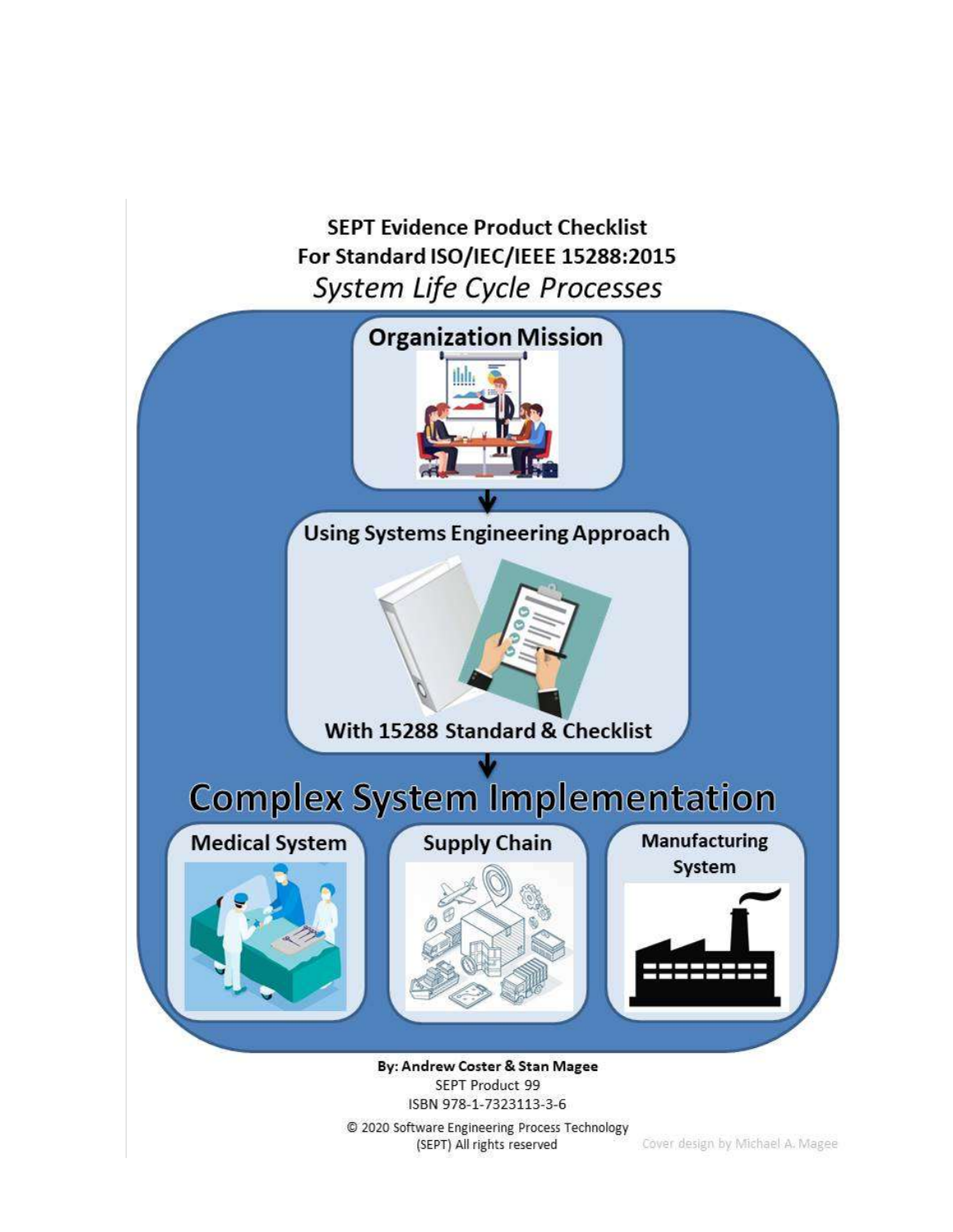# Checklist for Standard ISO/IEC/IEEE 15288:2015 – Systems and software engineering – System life cycle processes

**SEPT Product 99**

ISBN 978-7323113-3-6

**Authors: Andy Coster CQI** and Stan Magee CCP (Ret.)

Produced by System Engineering Process Technology (SEPT) 1705 16th Lane NE Suite P203 Issaquah WA 98029 Tel. 425-391-2344 E-mail: stanmagee@smartwire.net Web Site: www.12207.com

© 2020. System Engineering Process Technology (SEPT) All rights reserved.

 $\frac{1}{2}$  4/26/2020 2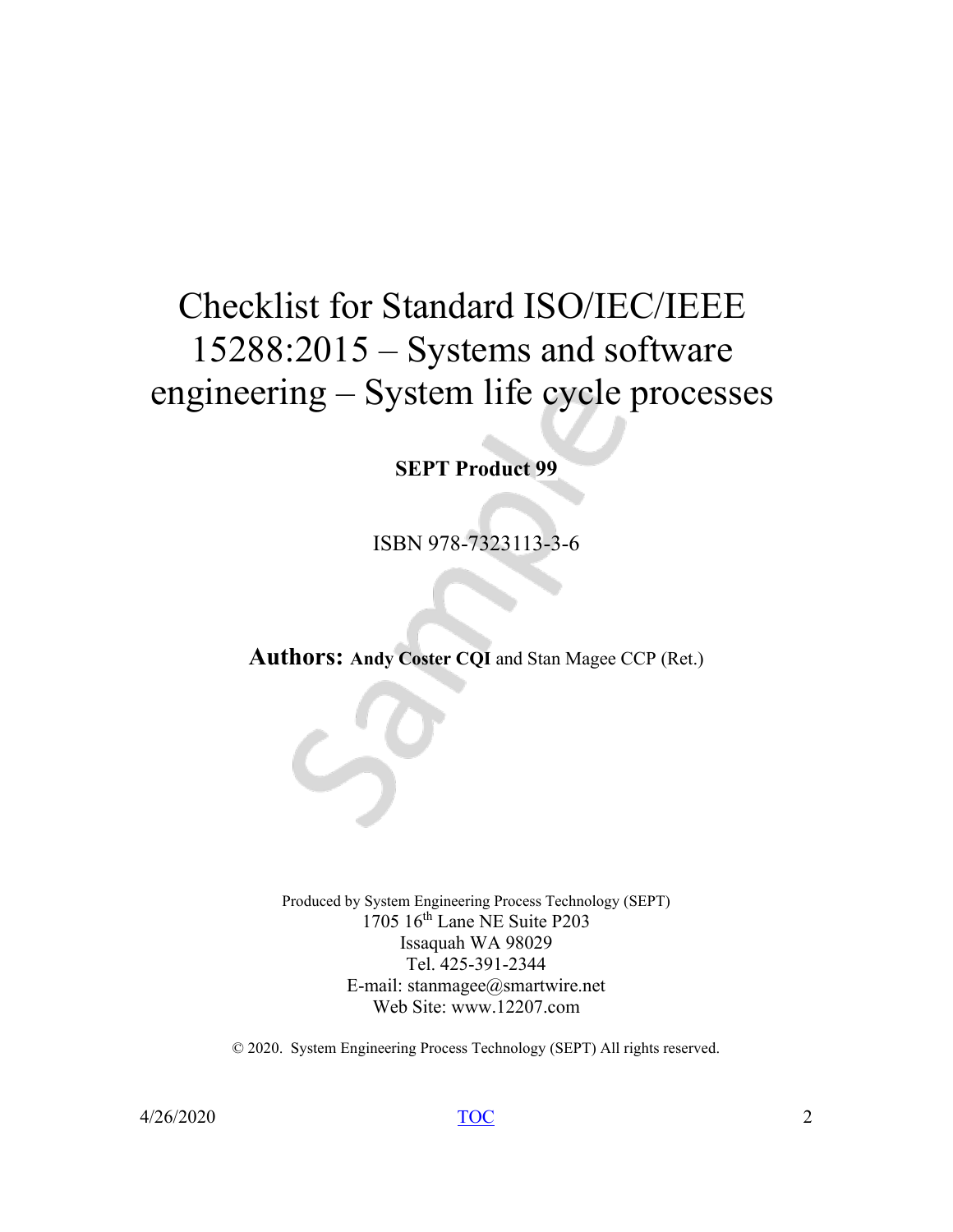# **Change Page History**

<span id="page-2-0"></span>

| Date        | Change               | Reason                                     |
|-------------|----------------------|--------------------------------------------|
| 20-Feb-1997 | <b>First Version</b> | Based on the 1995 version of ISO/IEC       |
|             |                      | 15288 (Original Release)                   |
| 20-Feb-2010 | Second Version       | Updated to the 2008 version of ISO/IEC     |
|             |                      | 15288                                      |
| $07-APR-$   | Third Version        | Updated to the 2015 version of             |
| 2020        |                      | ISO/IEC/IEEE 15288. At this update the     |
|             |                      | IEEE Computer Society joined the           |
|             |                      | editing process and the standard title     |
|             |                      | includes IEEE to denote this. The          |
|             |                      | checklist has been totally rewritten using |
|             |                      | the revised standard. The number of        |
|             |                      | artifacts has increased by around 30%      |
|             |                      | and most titles have changed to reflect    |
|             |                      | the changes in the 2015 version            |

Son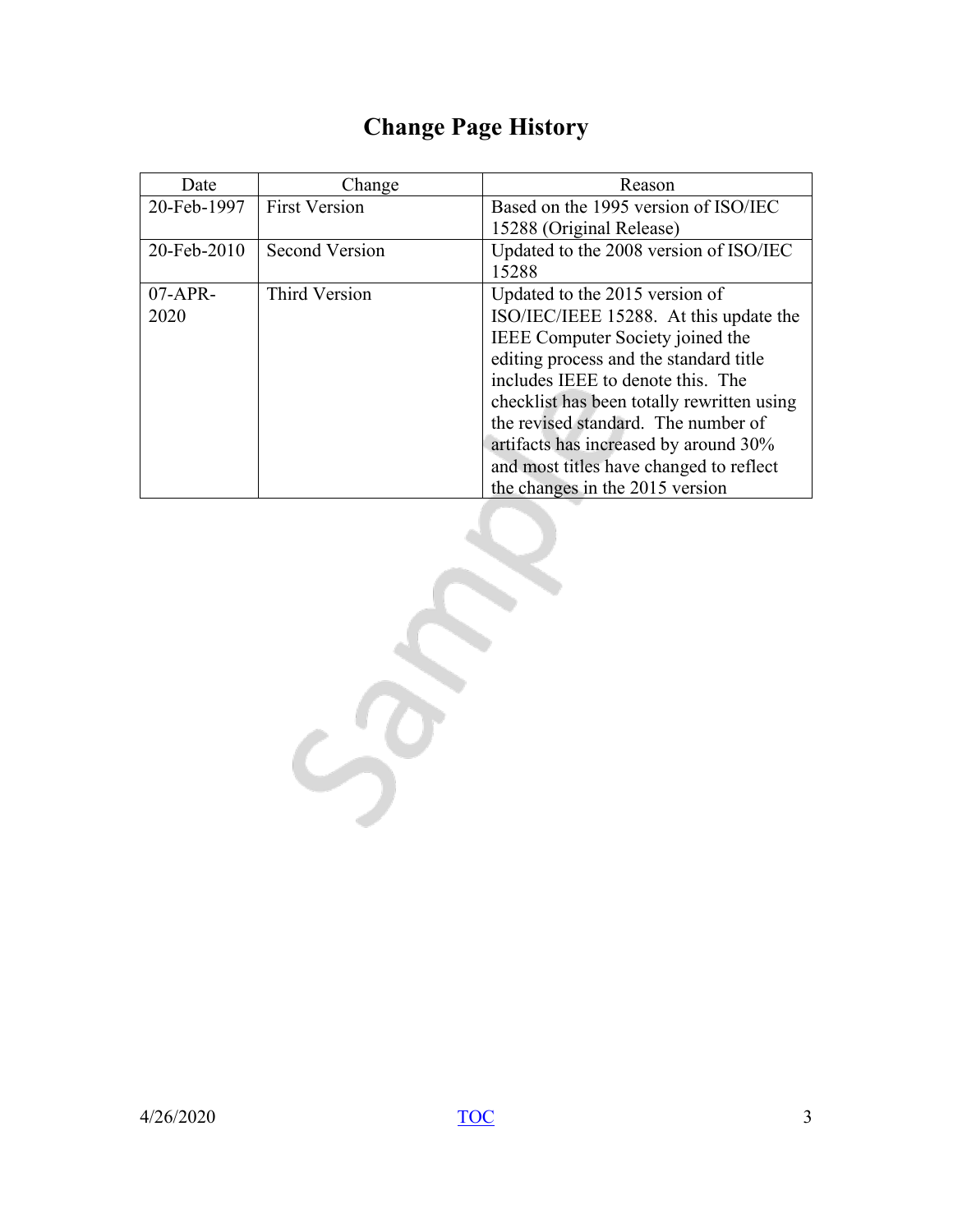| Section 9 of the Checklist - Artifact Specific Reference Look-Up list  9            |
|-------------------------------------------------------------------------------------|
|                                                                                     |
|                                                                                     |
|                                                                                     |
| Section 2: ISO/IEC/IEEE 15288:2015 Evidence Products Checklist by Clause 11         |
| Section 3: ISO/IEC/IEEE 15288:2015 Policies and Procedures Checklist by Clause  167 |
|                                                                                     |
| Section 5: ISO/IEC/IEEE 15288:2015 Records Checklist by Clause  322                 |
| Section 6: ISO/IEC/IEEE 15288:2015 Documents Checklist by Clause  345               |
|                                                                                     |
| Section 8: ISO/IEC/IEEE 15288:2015 Reviews Checklist by Clause 375                  |
| Section 9: ISO/IEC/IEEE 15288:2015 Artifacts Specific Reference Look-Up List  431   |
|                                                                                     |
|                                                                                     |
|                                                                                     |

# <span id="page-3-1"></span><span id="page-3-0"></span>Table of Contents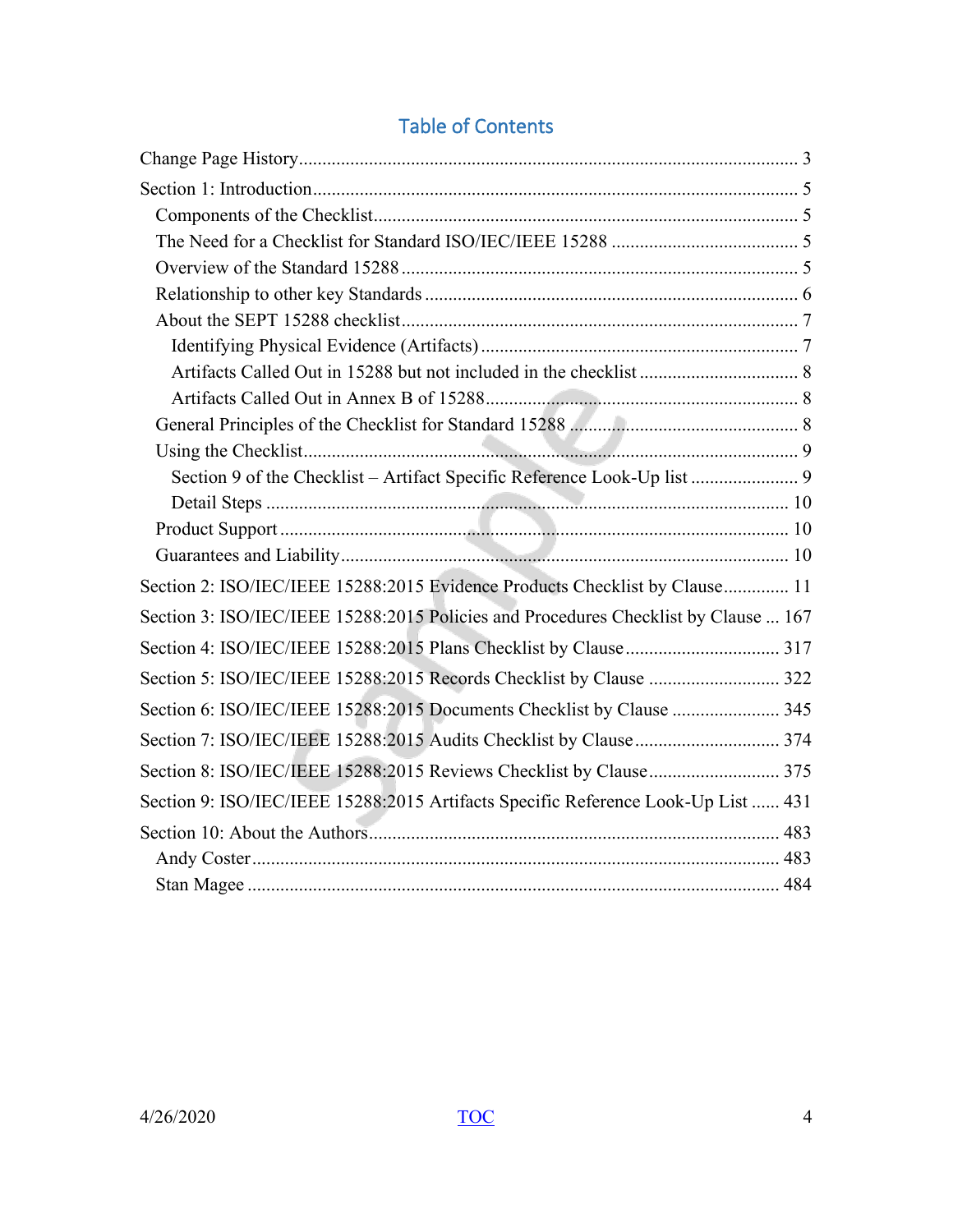## **Section 1: Introduction**

#### <span id="page-4-1"></span><span id="page-4-0"></span>**Components of the Checklist**

This checklist is composed of 10 sections:

- Section 1. Introduction.
- Section 2. Composites of all required and suggested "ISO/IEC/IEEE 15288:2015 artifacts.
- Sections 3-8. Individual checklists for each type of artifact (policies  $\&$ . procedures, plans, records, documents, audits and reviews)
- Section 9. Artifact Specific Reference Look-Up List
- Sections 10. About the authors

The table of contents (TOC) provides a link to each section and within each section every page has a hyperlink back to the TOC is found on each footer.

## <span id="page-4-2"></span>**The Need for a Checklist for Standard ISO/IEC/IEEE 15288**

When building a large complex system with many sub-systems such as an airplane, oil tanker, or setting up a new type of medical delivery system, it is a daunting task with high risk. Until 1995 there was no recognized 'Best of Practice" standard that the world could agree on for building a large complex system. Then ISO developed the first standard (Best of practice) for System Engineering of large complex systems, which was ISO/IEC 15288. It initially defined about 600 artifacts to be produced in the development of a large system.

By 2015, the world was able to collect more and more "lessons learned" from many large projects that failed, or had massive cost, or schedule overruns. With this new data 15288 grew in size, to over 1050 artifacts. If an organization does not have a clear picture of what artifact (Documentation) is required in the life cycle of such a system it is easy to miss an important process step. This is why a checklist like the SEPT checklist for 15288 is so important.

The checklist defines by each clauses and subclause what is required in the standard as Procedure, Plan, Record, Document, Audit or Review.

For 20 + years System Engineering Process Technology (SEPT) has produced checklists for standards that address process issues. To reduce the fog surrounding these types of standards SEPT has produced checklists for standards since 1994. This is another checklist related to standards for the industry that will aid an organization's compliance with an international system code of practice.

Note: The official name of the standard is ISO/IEC/IEEE 15288:2015, however, it will be referred to as just 15288 in section 1 to shorten our sentences and save space (applies to ISO/IEC/IEEE 12207:2017 as well).

## <span id="page-4-3"></span>**Overview of the Standard 15288**

The complexity of man-made systems has increased to an unprecedented level. This has led to new opportunities, but also to increased challenges for the organizations that create

 $\frac{170C}{100}$  5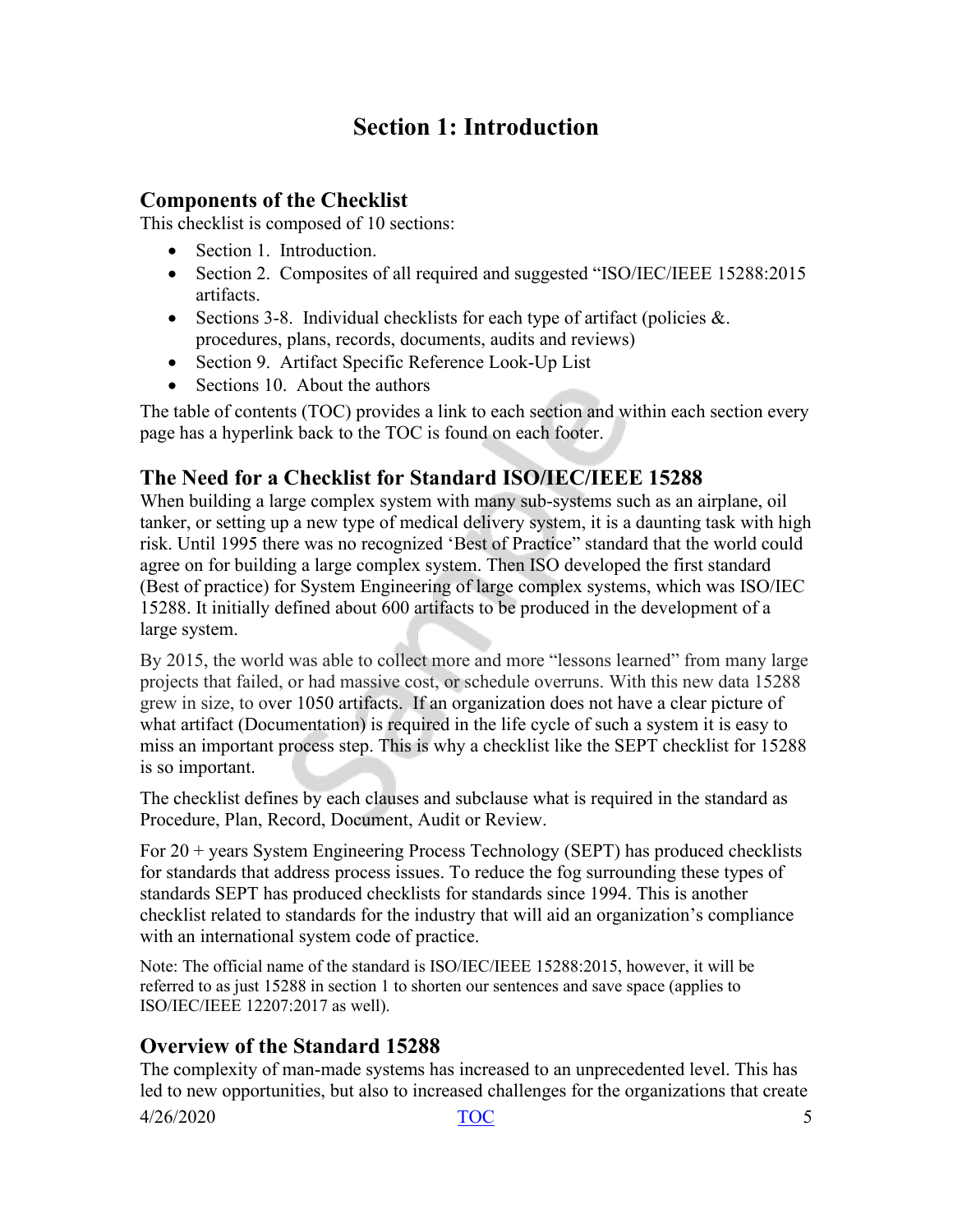and utilize systems. These challenges exist throughout the life cycle of a system and at all levels of architectural detail. This International Standard provides a common process framework for describing the life cycle of systems created by humans, adopting a Systems Engineering approach. Systems Engineering is an interdisciplinary approach and means to enable the realization of successful systems. It focuses on defining stakeholder needs and required functionality early in the development cycle, documenting requirements, then proceeding with design synthesis and system validation while considering the complete problem. It integrates all the disciplines and specialty groups into a team effort forming a structured development process that proceeds from concept to production to operation. It considers both the business and the technical needs of all stakeholders with the goal of providing a quality product that meets the needs of users and other applicable stakeholders. This life cycle spans the conception of ideas through to the retirement of a system. It provides the processes for acquiring and supplying systems. It helps to improve communication and cooperation among the parties that create, utilize and manage modern systems in order that they can work in an integrated, coherent fashion. In addition, this framework provides for the assessment and improvement of the life cycle processes.

Changes in this revision of 15288 were developed in conjunction with a corresponding revision of 12207, *Systems and software engineering – Software life cycle processes*. The purpose of these revisions is to accomplish the harmonization of the structures and contents of the two International Standards, while supporting the requirements of the assessment community.

This International Standard was developed with the following goals:

- provide a common terminology between the revision of 15288 and 12207,
- where applicable, provide common process names and process structure between the revision of 15288 and 12207,
- enable the user community to evolve towards fully harmonized standards, while maximizing backward compatibility.

This revision is intended to achieve a fully harmonized view of the system and software life cycle processes.

This version of the standard has seen a 30% increase in the number of artifacts identified by SEPT. This is mainly due to additional procedures introduced in the activities and tasks sections of the standard, during its rewrite. Most titles of artifacts have also changed in the new standard. If a company implements all section of 15288 it could be very difficult without adequate resources and the backing of senior management and may take a considerable time.

#### <span id="page-5-0"></span>**Relationship to other key Standards**

12207:2017 is a companion document and is harmonized with 15288. The wording in both standards is mostly the same for process titles, purpose and outcomes, although 15288 includes different Annexes, one of which shows the relationship to 15288:2008. There are a number of elaboration standards for single or groups of processes in 15288 such as ISO/IEC/IEEE 16326 Project Management and ISO/IEC/IEEE 16085 – Risk Management.

 $\frac{1}{26}$  4/26/2020 6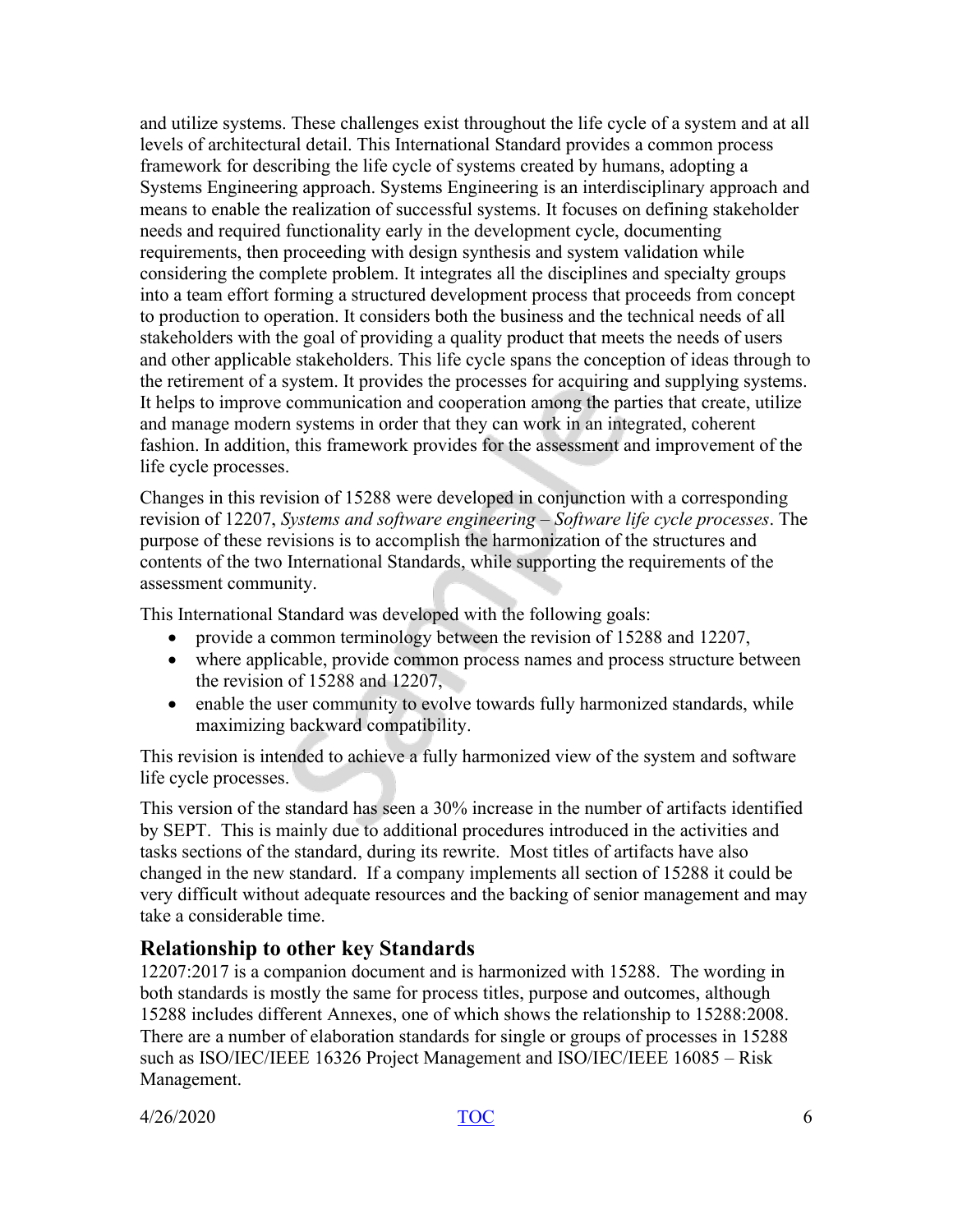#### <span id="page-6-0"></span>**About the SEPT 15288 checklist**

#### <span id="page-6-1"></span>**Identifying Physical Evidence (Artifacts)**

The first step that an organization has in meeting the requirements of a standard such as Standard 15288 is to determine what is *required* and what is *suggested*. Often these types of technical standards are confusing and laborious because the directions contained in the standards are sometimes unclear to a lay person. The checklists lift this fog around a standard and state what is required and suggested by the standard in a clear and concise manner.

To aid in determining what is "required" by the document in the way of physical evidence (artifact) of compliance, the experts at SEPT have produced this checklist. The SEPT checklists are constructed around a classification scheme of physical evidence comprised of policies, procedures, plans, records, documents, audits, and reviews. There must be an accompanying record of some type when an audit or review has been accomplished. This record would define the findings of the review or audit and any corrective action to be taken. For the sake of brevity this checklist does not call out a separate record for each review or audit. All procedures should be reviewed but the checklist does not call out a review for each procedure, unless the standard calls out the procedure review. In this checklist, "engineering drawings, manuals, reports, scripts and specifications" are included in the document category. In the procedure category, guidelines are included when the subject standard references another standard for physical evidence. The checklist does not call out the requirements of the referenced standard.

The authors have carefully reviewed the Standard 15288 and defined the physical evidence required based upon this classification scheme. SEPT's engineering department has conducted a second review of the complete list and baseline standard to ensure that the documents' producers did not leave out a physical piece of evidence that a "reasonable person" would expect to find. It could certainly be argued that if the document did not call it out then it is not required; however, if the standard was used by an organization to improve its process, then it would make sense to recognize missing documents. Therefore, there are documents specified in this checklist that are implied by the standard, though not specifically called out by it, and they are designated by an asterisk (\*) throughout this checklist. If a document is called out more than one time, only the first reference is stipulated.

There are occasional situations in which a procedure or document is not necessarily separate and could be contained within another document. For example, the " Acquisition Advertisement Document Procedure " could be a part of the "Acquisition Procedure." The authors have called out these individual items separately to ensure that the organization does not overlook any facet of physical evidence. If the organization does not require a separate document, and an item can be a subset of another document or record, then this fact should be denoted in the detail section of the checklist for that item. This should be done in the form of a statement reflecting that the information for this

4/26/2020 [TOC](#page-3-0) 7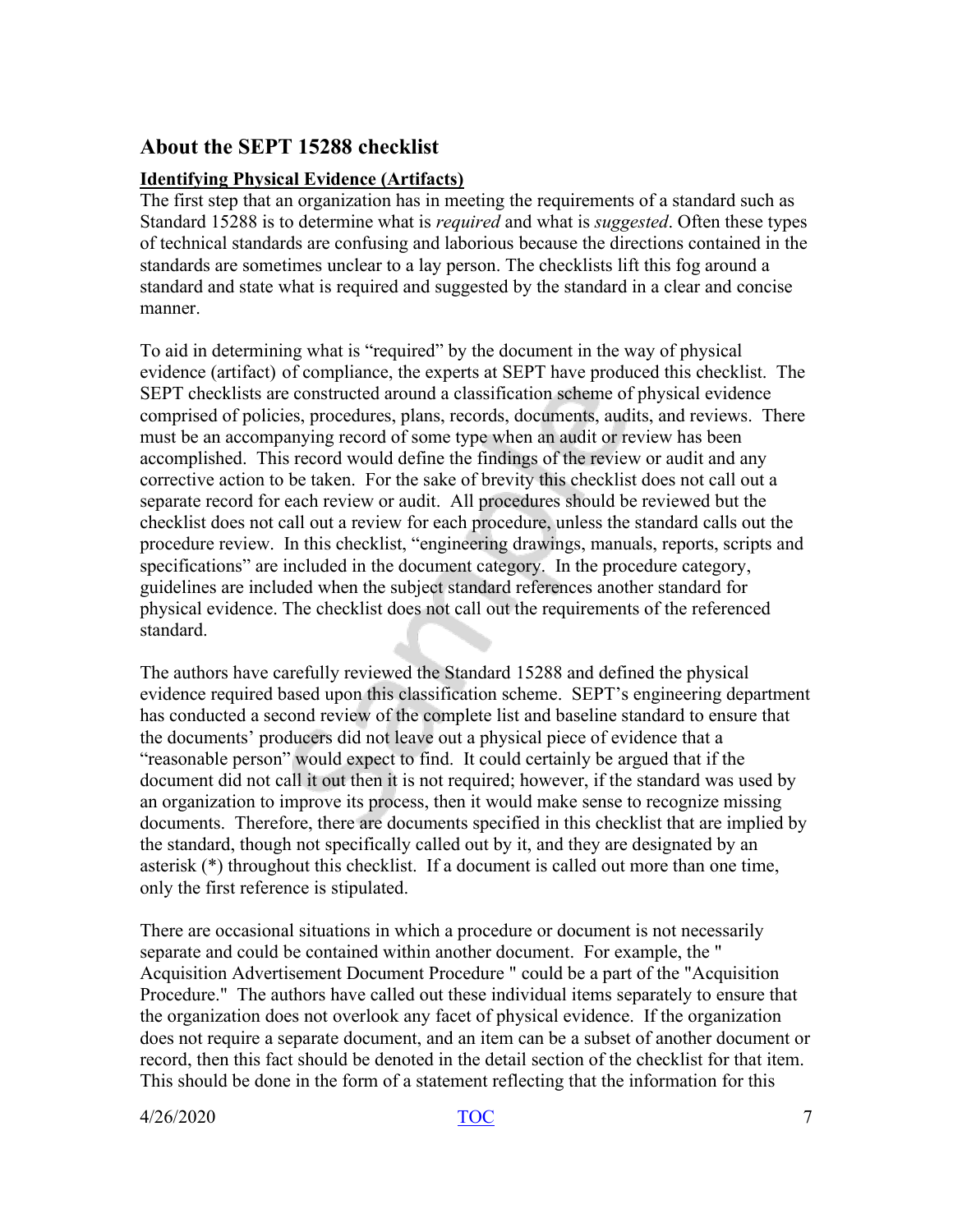document may be found in section XX of Document XYZ. If the organizational requirements do not call for this physical evidence for a project, this should also be denoted with a statement reflecting that this physical evidence is not required and why. The reasons for the evidence not being required should be clearly presented in this statement. Further details on this step are provided in the Detail Steps section of the introduction. The size of these documents could vary from paragraphs to volumes depending upon the size and complexity of the project or business requirements.

#### <span id="page-7-0"></span>**Artifacts Called Out in 15288 but not included in the checklist**

In compiling the checklist, the authors decided not to include any item referenced in Notes (most clauses of the standard have 1 or more Notes specifying additional detail and examples which are not normative) to any clause of the Standard for two reasons:

- 1. There are over 1050 artifacts identified which the authors considered onerous for an organization to digest (without including probably 600 based on suggestions from the Notes).
- 2. The Notes contain no normative contents.

Some clauses go to a fourth level of list e.g., 6.4.1.3a)1)i), but these fourth level artifacts have not been included in the checklist for two reasons:

- 1. The large number of artifacts over 1050 previously mentioned
- 2. This fourth level only occurs on a limited number of sections, usually a detailed list of a "Strategy" where the Strategy itself contains the listed items.

#### <span id="page-7-1"></span>**Artifacts Called Out in Annex B of 15288**

In the various clauses of the standard we identified artifacts that where either required or suggested and also appeared in Annex B. To show these we have identified them with a #. In the second review of the base line standard by our engineering department they recommended that we include a number of artifacts from Annex B as suggested items that were not identified in the checklist with a # to give the checklist more continuity to the old base standard (ISO/IEC 15288:2008). And what our customers are using today to be in conformance with 15288. These are included at the end of each section 2-8 as Annex B items.

## <span id="page-7-2"></span>**General Principles of the Checklist for Standard 15288**

This checklist was prepared by analyzing each clause of the Standard for the key words that signify a:

- Policy
- Procedure (Including Guidelines)
- Plan
- Records
- Document (Including Engineering Drawings, Manuals, Reports, Scripts and Specifications)
- Audit
- Review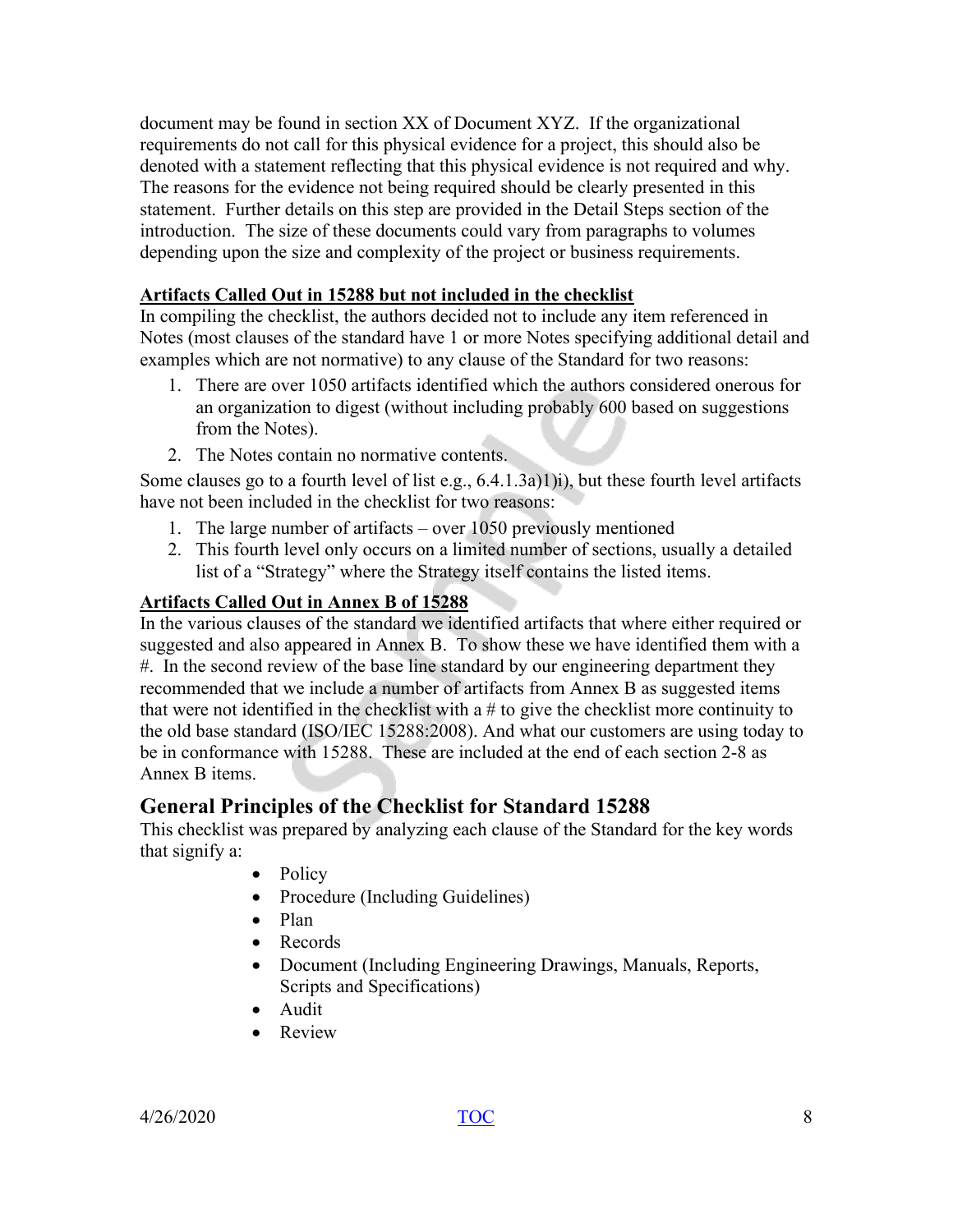This checklist specifies evidence that is unique. After reviewing the completed document, the second review was conducted from a common sense "reasonable person" approach. If a document or other piece of evidence appeared to be required, but was not called out in the document, then it is added with an asterisk (\*) after its notation in the checklist. The information was transferred into checklist tables based on the type of product or evidence.

| <b>Artifact Type</b> | <b>Total</b> |
|----------------------|--------------|
| Procedures/Policies  | 577          |
| Plans                | 23           |
| Records              | 126          |
| Documents            | 130          |
| Audits               | 2            |
| Reviews              | 219          |
| <b>Total:</b>        | 1077         |

In total, there are over 1050 artifacts included in the SEPT 15288 checklist of which over 700 are "Required".

#### <span id="page-8-0"></span>**Using the Checklist**

When a company is planning to use the 15288 standard, the company should review the evidence checklist. If the company's present process does not address a 15288 standard product, then the following question should be asked: "Is the evidence product required for the type of business of the organization?" If, in the view of the organization, the evidence is not required, the rationale should be documented and inserted in the checklist and quality manual. This rationale should pass the "reasonable person" rule. If the evidence is required, plans should be prepared to address the missing item(s).

#### <span id="page-8-1"></span>**Section 9 of the Checklist – Artifact Specific Reference Look-Up list**

Since this standard has over 1050 artifacts and this number increases the amount of manhours to implement this standard without a data base to identify and track artifacts. SEPT have constructed a table in section 9 that references the sub-clause to the first time an artifact is called out in the standard. The MSWord customers can sort this data in any way, e.g., by artifact name, clause or subclause to address this size (1050) problem. For PDF customers we have elected to sort this data base by clause, sub clause and then artefact type (the same order as in sections 2-8). This table will allow a user to find a specific sub-clause reference for an artifact and then look this up in the standard. This section (9) should help in reducing the manhours required to implement this standard.

4/26/2020 [TOC](#page-3-0) 9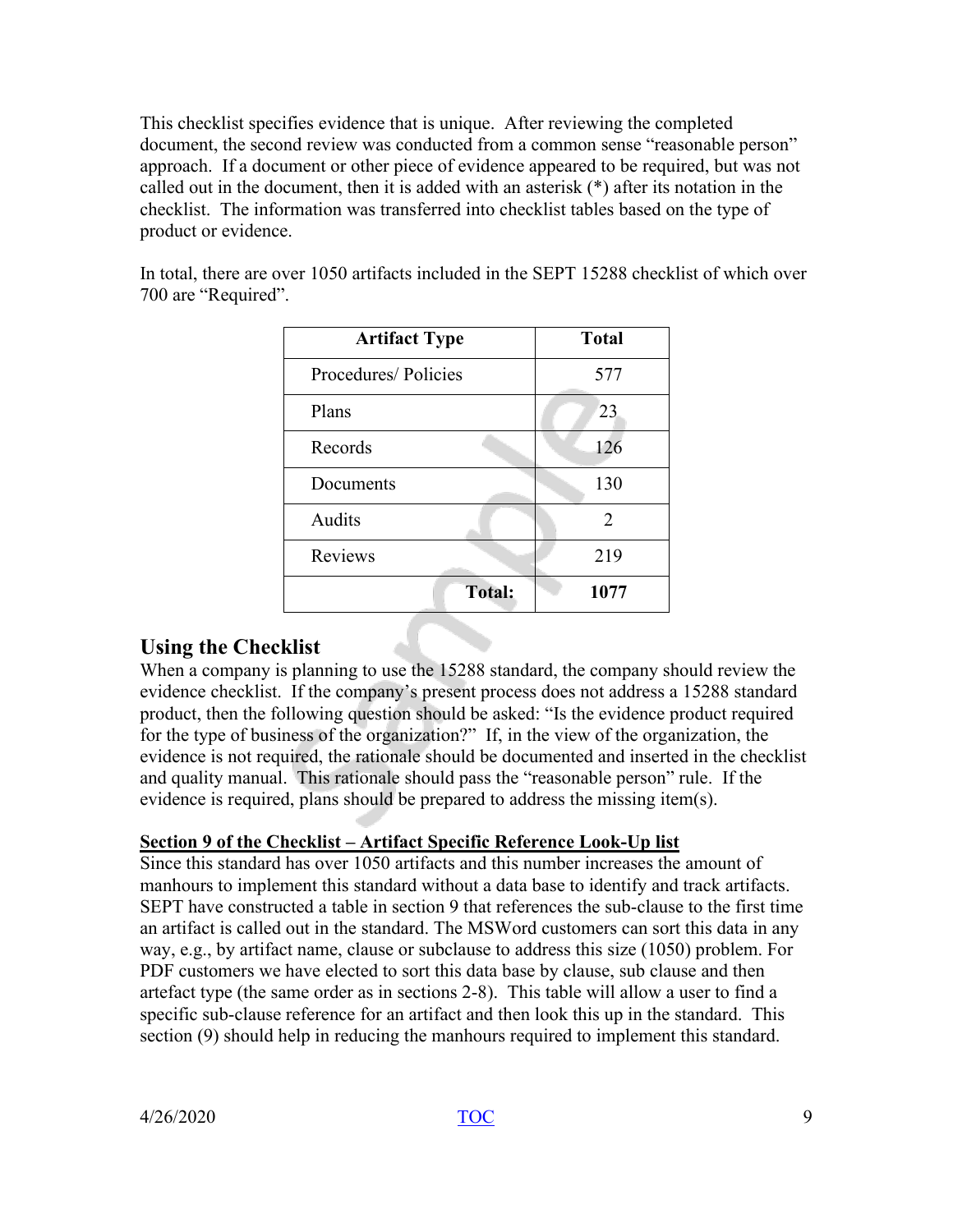#### <span id="page-9-0"></span>**Detail Steps**

An organization should compare the proposed output of their organization against the checklist. In doing this, they will find one of five conditions that exist for each item listed in the checklist. The following five conditions and the actions required by these conditions are listed in the table below.

|                           | <b>Condition</b>                                | <b>Action Required</b>                     |
|---------------------------|-------------------------------------------------|--------------------------------------------|
| $\mathbf{1}_{\mathbf{1}}$ | The title of the documented evidence            | Record in checklist that the organization  |
|                           | specified by the checklist (document,           | is compliant.                              |
|                           | plan, etc.) <i>agrees</i> with the title of the |                                            |
|                           | evidence being planned by the                   |                                            |
|                           | organization.                                   |                                            |
| 2.                        | The title of the documented evidence            | Record in the checklist the evidence title |
|                           | specified by the checklist (document,           | the organization uses and record that the  |
|                           | etc.) <i>disagrees</i> with the title of the    | organization is compliant, and the         |
|                           | evidence planned by the organization            | evidence is the same although the title is |
|                           | but the content is the same.                    | different.                                 |
| $3_{-}$                   | The title of the documented evidence            | Record in the checklist the title of the   |
|                           | specified by the checklist (document,           | evidence (document, etc.) in which this    |
|                           | etc.) is <i>combined</i> with another piece of  | information is contained.                  |
|                           | evidence.                                       |                                            |
| 4.                        | The title of the documented evidence            | Record in the checklist that the evidence  |
|                           | specified by the checklist (document,           | is not required and the rationale for this |
|                           | etc.) is not planned by the organization        | decision.                                  |
|                           | because it is not required.                     |                                            |
| $5^{\circ}$               | The title of the documented evidence            | Record in the checklist when this          |
|                           | called out by the checklist (document,          | evidence will be planned and reference a   |
|                           | etc.) is not planned by the organization        | plan for accomplishing the task.           |
|                           | and <i>should be</i> planned by it.             |                                            |

## <span id="page-9-1"></span>**Product Support**

All reasonable questions concerning this checklist, or its use will be addressed by SEPT free of charge for 60 days from time of purchase, up to a maximum of 4 hours consultation time.

## <span id="page-9-2"></span>**Guarantees and Liability**

System Engineering Process Technology (SEPT) makes no guarantees implied or stated with respect to this checklist, and it is provided on an "*as is"* basis. SEPT will have no liability for any indirect, incidental, special, or consequential damages or any loss of revenue or profits arising under, or with respect to the use of this document.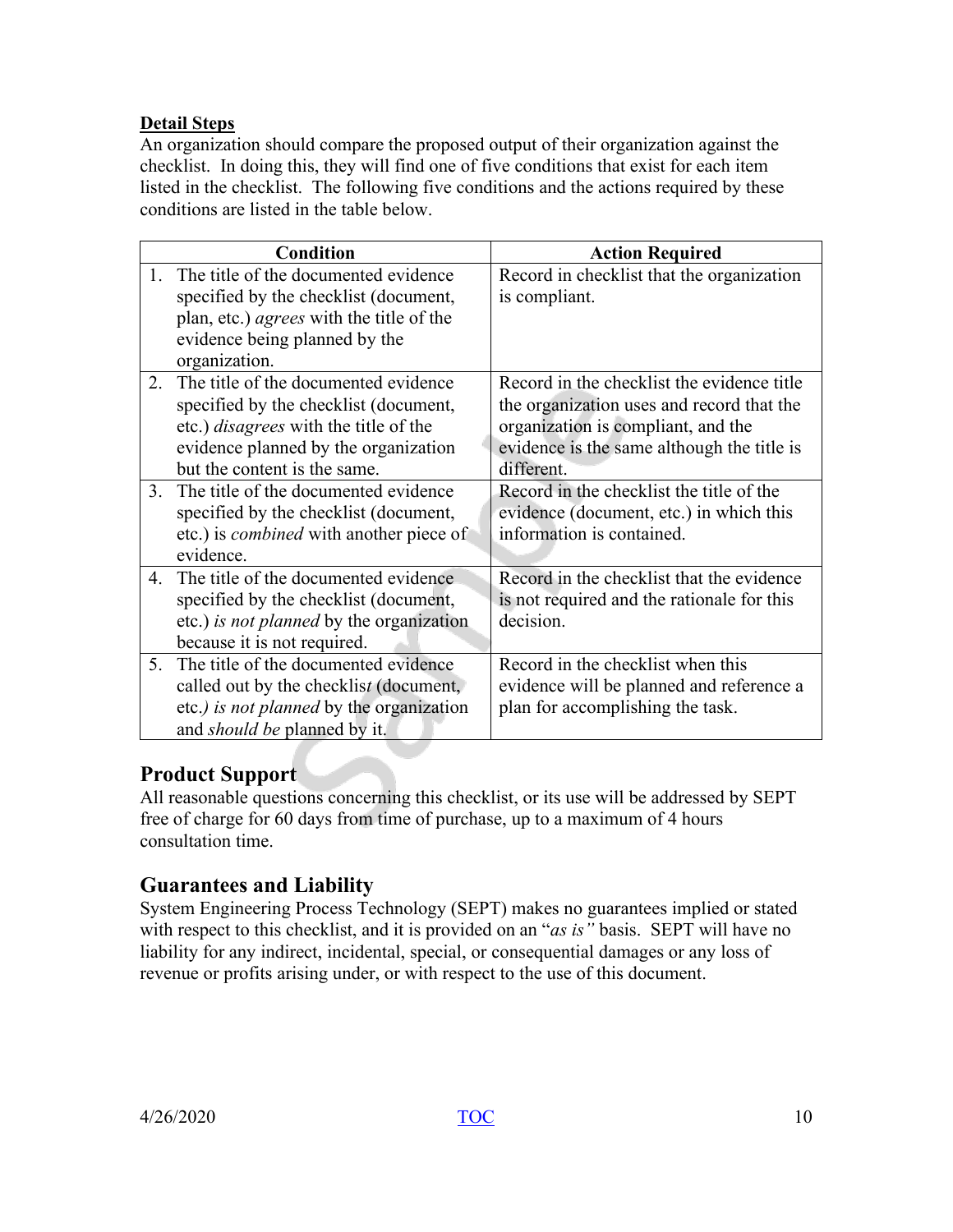## **Section 2: ISO/IEC/IEEE 15288:2015 Evidence Products Checklist by Clause**

<span id="page-10-0"></span>

| <b>ISO/IEC/IEEE</b>      | <b>Policies and</b> | Plans | Records | Documents | <b>Audits and Reviews</b> |
|--------------------------|---------------------|-------|---------|-----------|---------------------------|
| <b>15288:2015 Clause</b> | Procedures          |       |         |           |                           |
| Number and Name          |                     |       |         |           |                           |
| 6 System life cycle      |                     |       |         |           |                           |
| processes                |                     |       |         |           |                           |
| $6.1$ Agreement          |                     |       |         |           |                           |
| processes                |                     |       |         |           |                           |

 $\sim$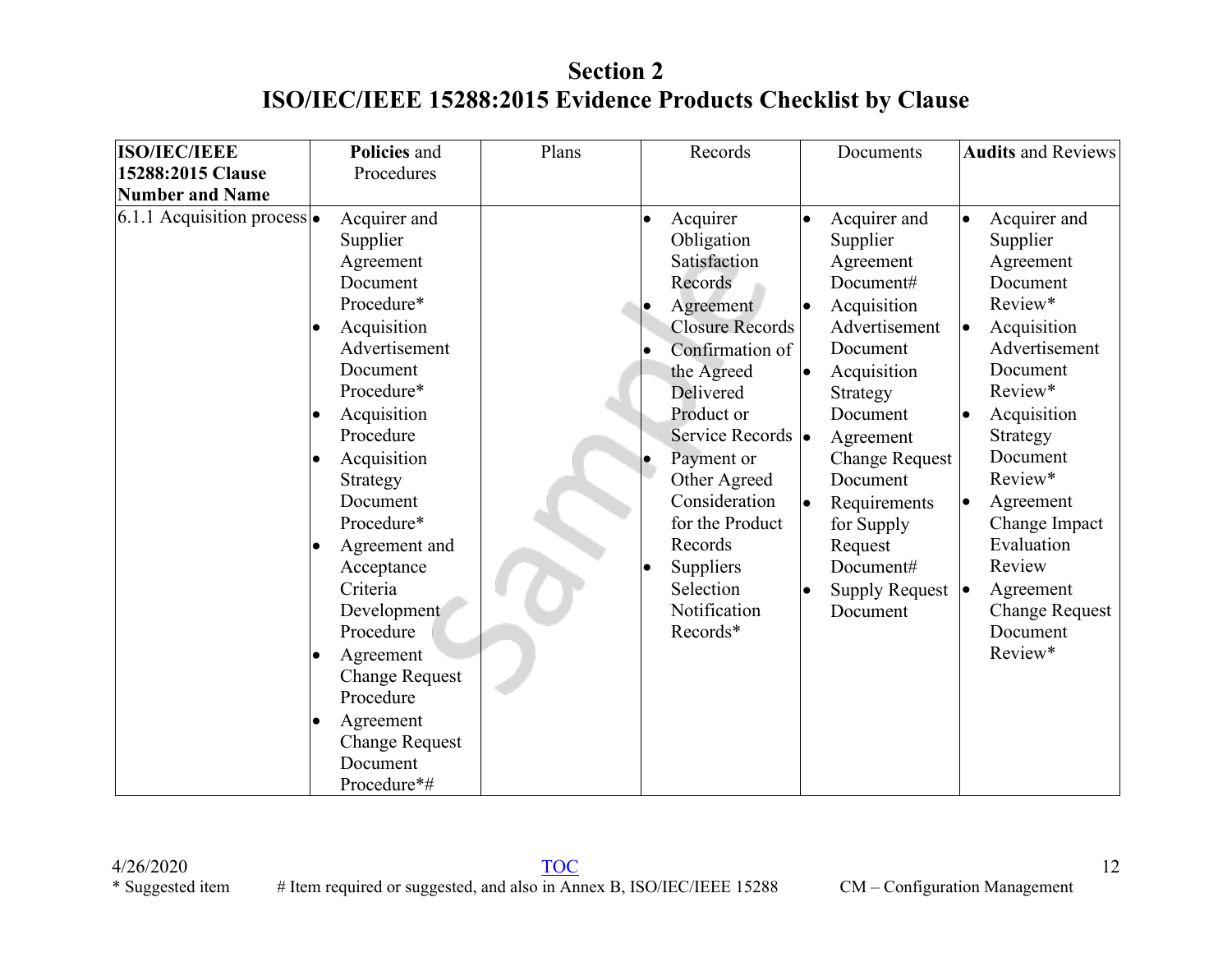| <b>ISO/IEC/IEEE</b>                              | Policies and                                                                                                                                                                                                                                                                                                           | Plans | Records                             | Documents | <b>Audits and Reviews</b>                                                                                                 |
|--------------------------------------------------|------------------------------------------------------------------------------------------------------------------------------------------------------------------------------------------------------------------------------------------------------------------------------------------------------------------------|-------|-------------------------------------|-----------|---------------------------------------------------------------------------------------------------------------------------|
| 15288:2015 Clause                                | Procedures                                                                                                                                                                                                                                                                                                             |       |                                     |           |                                                                                                                           |
| <b>Number and Name</b>                           |                                                                                                                                                                                                                                                                                                                        |       |                                     |           |                                                                                                                           |
| 6.1.1 Acquisition process $\bullet$<br>(Cont. 1) | Agreement<br>Execution<br>Assessment<br>Procedure<br>Agreement<br><b>Update Procedure</b><br>Product or Service<br>$\bullet$<br>Acceptance<br>Procedure<br>Requirements for<br>$\bullet$<br><b>Supply Request</b><br>Document<br>Procedure*<br>Requirements for<br>$\bullet$<br><b>Supply Request</b><br>Prepared by a |       | Suppliers<br>Selection<br>Records*# |           | Requirements<br>$\bullet$<br>for Supply<br>Request<br>Document<br>Review*<br><b>Supply Request</b><br>Document<br>Review* |
|                                                  | Supplier<br>Procedure*<br>Supplier<br>$\bullet$<br>Agreement<br>Negotiation<br>Procedure<br>Supplier Data<br>$\bullet$<br>Needs Procedure                                                                                                                                                                              |       |                                     |           |                                                                                                                           |